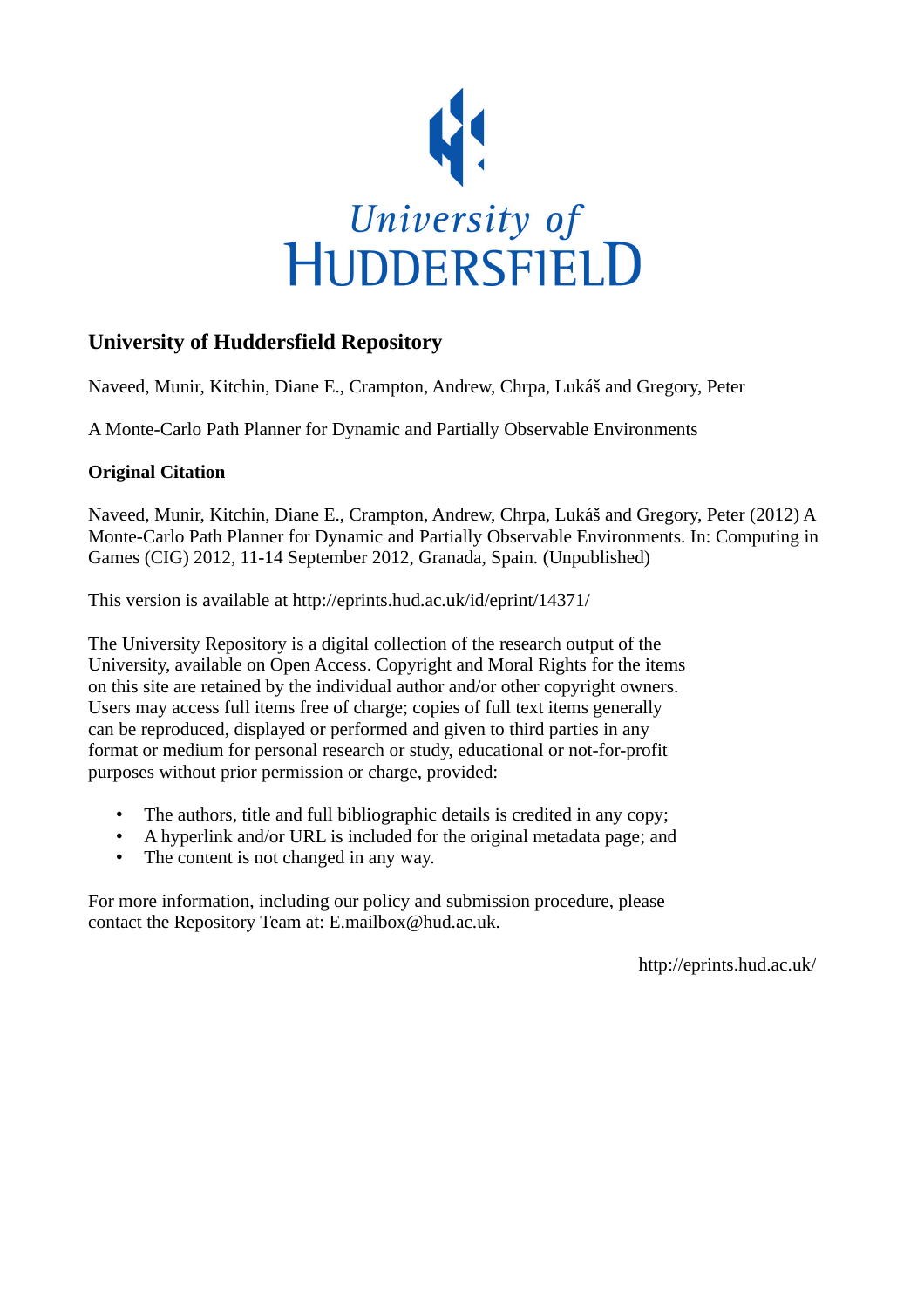# A Monte-Carlo Path Planner for Dynamic and Partially Observable Environments.

Munir Naveed, Diane Kitchin, Andrew Crampton, Lukáš Chrpa, and Peter Gregory

*Abstract*—In this paper, we present a Monte-Carlo policy rollout technique (called MOCART-CGA) for path planning in dynamic and partially observable real-time environments such as Real-time Strategy games. The emphasis is put on fast action selection motivating the use of Monte-Carlo techniques in MOCART-CGA. Exploration of the space is guided by using corridors which direct simulations in the neighbourhood of the best found moves.

MOCART-CGA limits how many times a particular stateaction pair is explored to balance exploration of the neighbourhood of the state and exploitation of promising actions. MOCART-CGA is evaluated using four standard pathfinding benchmark maps, and over 1000 instances. The empirical results show that MOCART-CGA outperforms existing techniques, in terms of search time, in dynamic and partially observable environments. Experiments have also been performed in static (and partially observable) environments where MOCART-CGA still requires less time to search than its competitors, but typically finds lower quality plans.

#### INTRODUCTION

Monte-Carlo Policy Rollout algorithms [1] [2] [3] approximate action values using Monte-Carlo simulations. Monte-Carlo simulations require a model that can simulate the effects of an action using a state transition function and assign a reward for the state-action pair. These algorithms run several rollouts (or iterations from the current state) to approximate the values of the action applicable at the current state and select the action that has the highest value compared with other actions applicable at that state. These algorithms have been successfully applied to solve planning problems in deterministic domains (e.g. in Go [4]) and non-deterministic domains (e.g. Solitaire [5]).

Monte-Carlo based algorithms are also suitable for online planning in dynamic and partially observable domains with large state spaces such as real-time strategy (RTS) games. The domain world of an RTS game requires online planning within tight time constraints (e.g. there is a time-limit of 1-3 milliseconds per planning search in the titles produced by the game company Bioware [6]). In an RTS game (e.g.  $WarCraff<sup>TM</sup>$  and StarCraft<sup>TM</sup>), the computer player requires AI planning to solve different tasks (e.g. path planning, resource management and tactical assault planning). Path planning is one of the most challenging tasks in an RTS game because it is required by all movable characters in a game. Many pathfinding approaches, for example A\* [7],

navigational mesh [8] and way-points [9], are not suitable due to partial observability and real-time constraints.

This paper addresses the single-agent path planning problem in a RTS gaming environment where the topology of the game world changes during the problem solving process. The environment is partially observable, i.e. the planning agent can see only a small part of the topology of the game world at any time during the problem solving process. The main challenging issues for a path planner in this kind of environment are incomplete information about the domain world, hard real-time constraints, a non-deterministic action model and dynamic changes in the domain world.

We present a Monte-Carlo policy rollout algorithm that performs a rollout under a tight time bound and applies a selective action sampling at each state of the look-ahead search. To balance the trade-off between the exploration of new actions and exploitation of the best action, we define the convergence of an action value by imposing a limit on the number of times the action value remains unchanged during simulations. If an action value exceeds the limit, then the action is assumed to be converged with respect to the limit. Converged actions are not sampled during the simulations. The exploration of new actions in a simulation is limited within a group of actions (called a corridor) which are local to the current best action. This ensures that sampling is performed in the neighbourhood of current promising solutions. The algorithm is called MOnte-CArlo Real-Time Corridor based Greedy Action sampling (MOCART-CGA).

We present empirical results that demonstrate MOCART-CGA has stronger performance than a state-of-the-art Monte-Carlo path planner [10], both in time to search for the next action and in plan quality. We also demonstrate that MOCART-CGA takes a smaller amount of time to search than current state-of-the-art path planning algorithms [11], [12]. In these cases, the plan quality of MOCART-CGA is comparable, and in certain cases higher. By searching faster, MOCART-CGA is a more responsive real-time algorithm than its competitors.

#### RELATED WORK

Tesauro [2] explores a policy rollout algorithm in a stochastic board game called Backgammon. The simulation model in Tesauro's work takes several iterations per move to decide an action at the current move. This approach is expensive for a real-time application. Kearns et al. [13] present a sparse sampling based approach that generates a look-ahead tree of fixed depth  $H$  but each action applicable at a state (seen during the look-ahead search) is sampled  $C$ 

Diane Kitchin, Andrew Crampton, Peter Gregory and Lukáš Chrpa are in School of Computing and Engineering, University of Huddersfield, UK.

Munir Naveed is at Department of Software Engineering, Fatima Jinnah Women University, Pakistan, Contact email: munir@fjwu.edu.pk;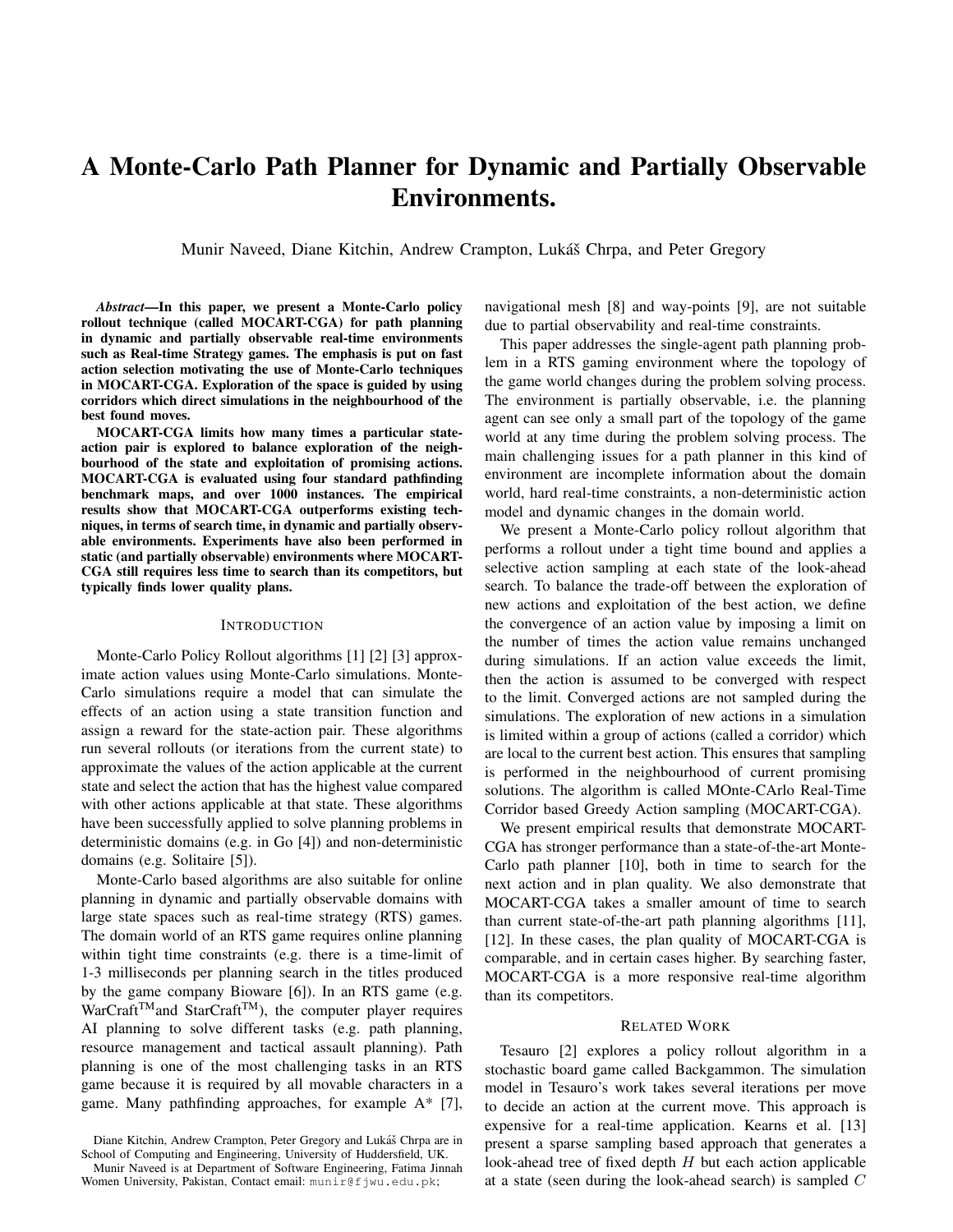times in a simulation. The number of samples in a simulation is exponential in  $H$ . To avoid exploring all actions in a sparse sampling scheme, Auer et al. [14] demonstrate an adaptive action sampling approach (called Upper Confidence Bounds or UCB) that selects only one action per state in the lookahead search in a simulation. It selects the best action as a sample at a state. To balance the exploration of new actions and exploitation of the best action, Auer et al. present upper bounds on the selection of an action as a sample at a state. However, this approach continues the exploration of new actions forever.

Kocsis and Szepesvári [3] present a variation of UCB, called Upper Confidence Bounds applied to Trees (UCT), that performs selective action sampling in a policy rollout fashion. The default rollout policy is random. UCT has been successful in Go [4] and Solitaire [5] games. However, UCT and UCB are only applicable in a domain if the action values are in the range [0,1]. Balla et al. [15] present a variation of UCT in an RTS game to solve the tactical assault problem. The variation of UCT uses a reward function that can optimise one parameter (time or health factor) in a simulation model.

The concept of using focussed rollouts in UCT has been explored by Laviers and Sukthankar [16] in a real-time stochastic but fully observable and static domain world, called Rush Football Simulator. In this domain world, two teams play football on a rectangular field of fixed size where the topology of the field remains the same during a game. In [16], the UCT simulations determine the best action for each key player in a subgroup of a team. The UCT rollouts for each player are kept focussed in a small region. The focussed region is determined offline using a large set of training examples. The approach also has to re-compute the focussed region of each player if the playing field is changed or if the game is played on a new field. In MOCART-CGA, the rollouts are focussed using a corridor of actions which is the same for all planning agents and does not depend on the topology of the map. Therefore, MOCART-CGA does not need to re-compute a corridor if a map is changed.

CadiaPlayer [17] is a variation of UCT that has been explored in general game playing where each game world is represented in a first-order logic language. CadiaPlayer has been successful in general game playing competitions. MOCART-CGA is similar to CadiaPlayer in the sense that the action values are maximised to synthesize a plan, however, CadiaPlayer also uses the average action values to guide the look-ahead search towards potentially useful but unexplored actions.

The MOCART-CGA planner has similarities with realtime heuristic search planning algorithms in the sense that these algorithms interleave planning and plan execution e.g Local Search Space-Learning Real-Time A\* (LSS-LRTA) [11] and Real-Time D<sup>\*</sup>-Lite (RTD) [12]. LSS-LRTA and RTD solve path planning problems under tight real-time constraints and interleave planning and plan execution. LSS-LRTA expands the look-ahead search of fixed depth using

A\* and updates the heuristic value of each state of the lookahead search by using Dijkstra's shortest-path algorithm [18]. RTD is a combination of LSS-LRTA and D\*-Lite [19]. D\*- Lite is a global path planning algorithm with a backward incremental heuristic search.

aLSS-LRTA [20] is a modification of LSS-LRTA such that the greedy action selection is avoided if the planner gets stuck in a heuristic depression. aLSS-LRTA has been evaluated using the static settings of the pathfinding benchmarks. The results show that aLSS-LRTA produces solutions with better quality than LSS-LRTA.

f-LRTA\* [21] is a variation of Learning Real-Time A\* [22] that updates the estimate of the cost of reaching the goal location along with learning the cost of moving from the start location to the current state. f-LRTA\* is similar to LSS-LRTA in terms of learning the heuristic values. The results show that f-LRTA\* expands fewer states than LSS-LRTA to solve path planning problems.

The MCRT planner [10] is a Monte-Carlo Planner based on Rapidly-exploring Random Trees (RRT) [23], applied to an RTS game. MCRT performs better than LSS-LRTA for solving path planning problems in a typical RTS game when collecting resources. The advantage gained by MCRT in these problems arises from the fact that as the resources are collected, the same parts of the map have to be repeatedly traversed. MCRT, therefore, is more effective than LSS-LRTA for multiple-journey path planning problems.

#### PROBLEM DESCRIPTION

In this paper, we address the single-agent path planning problem where a planning agent is equipped with very limited information about the game world. The planning agent has a sensor that can provide local information in the current neighbourhood of the agent. This sensor information contains the current position and velocity of the planning agent, the position of the goal state(s), and the set of locations (and their status) that are within the line of the sight of the planning agent. The status of a neighbouring location can be either occupied or empty. If a location is passable, it is called empty otherwise it is occupied. The planning agent also knows about the size of the world and the set of actions it can perform. The topology of the world can change during problem solving. There are two kinds of obstacles in the domain world: static obstacles and dynamic obstacles. Static obstacles stay in one place for the whole game while dynamic obstacles are the movable characters in the game. The presence of dynamic obstacles make the action model non-deterministic. The main challenging issue for a path planner in this kind of setting is to respond within a short time to solve a global path planning problem in an initially unknown and dynamically changing game world. Figure 1 shows an example of a planning problem in a partially observable environment of Arena2 (a benchmark). Figure 1(a) shows the agent's viewpoint at the start of planning where only a small part of the map is visible to the agent. The actual topology of the game world for the same problem is shown in Figure 1(b). With such limited visibility, the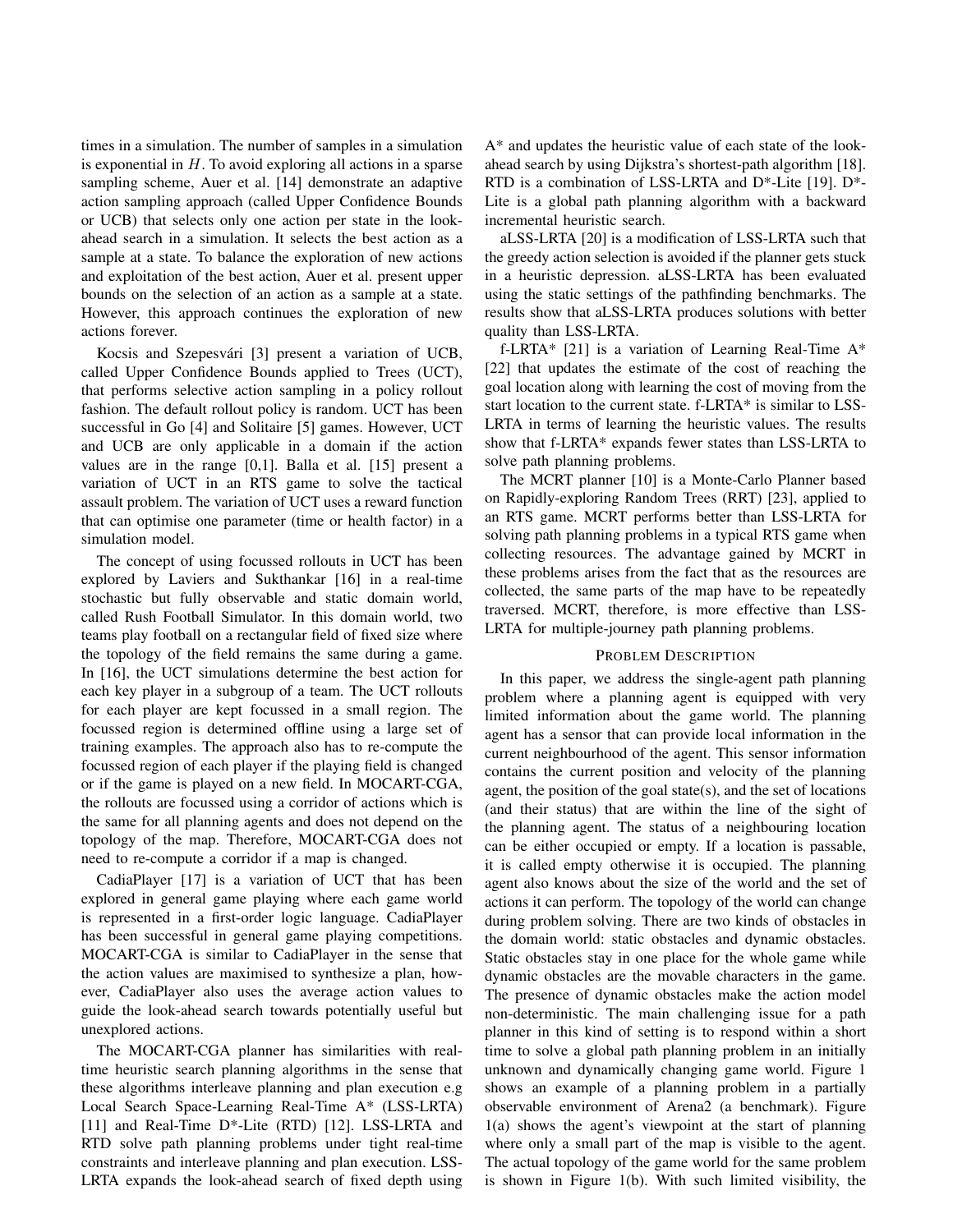planning agent is also bound to respond within a fixed time interval (no matter how small the interval is). The main motivation of using the Monte-Carlo planning techniques in this kind of environment is to approximate an answer for a given planning problem by running simulations within a predefined time-limit.



Fig. 1. A viewpoint of a planning agent in a partially observable environment of Arena2.

#### **NOTATION**

We are interested in solving path planning problems in a domain world that is partially visible, real-time and dynamic (like a typical RTS game). The planning agent knows about its current location and the goal location. Initially, the planning agent can see only a limited part of the domain world near its current position.

A state is constructed using a rectangular octile grid of size  $w \times h$  (w is the width and h is the height) where each cell of the grid is either empty, blocked or unknown in a state. A cell is unknown only until the agent sees the cell (the cell is in the agent's visibility range). Then the cell can be declared blocked or empty and the agent is aware of the status of the cell even though the cell is out of the agent's visibility range. The number of unknown cells is therefore monotonically decreasing.

As the map is an octile grid, the possible actions are moving to one of the eight compass directions, (N, NE, ..., NW). The effects of actions are non-deterministic due to the dynamic changes in the domain world during problem solving.

#### Definition 1

The domain world has a finite set of states  $S$  and a finite set of actions A.

## Definition 2

 $App(s)$  is a function  $(App : S \rightarrow 2<sup>A</sup>)$  that determines a set of applicable actions at s.

## Definition 3

 $Next(s, a)$  is a function  $(Next : S \times A \rightarrow 2^S)$  that defines the set of states which are possible to reach from  $s$  by taking action  $a \in App(s)$ .

#### Definition 4

 $P(s, a, s')$  is a function  $(P : S \times A \times S \rightarrow [0, 1])$  that gives the probability of reaching a state  $s'$  from a state  $s$  if action a is taken at s.

## Definition 5

 $Transformation(s, a)$  is a stochastic transition function (*Transition* :  $S \times A \rightarrow S$ ) that selects a next state  $s' \in Next(s, a)$  for a state-action pair  $(s, a)$  using the probability distribution  $P$ .  $Transition$  prioritises the selection of the most likely next state.

#### Definition 6

 $R(s, a)$  is a reward function  $(R : S \times A \rightarrow \mathbb{R})$  that assigns a value to a state action pair  $(s, a)$  in a simulation model.

MOCART-CGA uses a simulation model of the domain world. The simulation model uses the function  $Transformation$ to randomly select the next state  $s'$  of a state-action pair  $(s, a)$ for all  $s \in S$  and  $a \in App(s)$  and then uses R to assign a reward value for the pair. If  $P$  is not available in a domain, MOCART-CGA updates the probabilities using the online interaction with the environment (as shown in Figure 5). The probability of moving to an occupied state  $s_x$  from s with any action  $a \in App(s)$  is always zero i.e.  $P(s, a, s_x) = 0$ .

 $V(s)$  is the state value and  $Q(s, a)$  is the estimated value for action  $a \in App(s)$  at state s. These values are computed using the simulation model of MOCART-CGA. The best action  $a_b \in App(s)$  at s has the highest estimated value at s. It is computed using equation (1) (adapted from [2]).

$$
a_b = \arg \max_a (Q(s, a)) \tag{1}
$$

## CORRIDORS IN MONTE-CARLO PLANNING

The main contribution of this work is to introduce the notion of a *corridor* to Monte-Carlo based path planning. Corridors are a method for directing simulations in a way that creates diversity in the selected actions and that restricts undesirable artifacts (such as cycles) from simulations. The concept of a corridor relies on the underlying domain having a concept of 'orientation' or another measure of action relatedness: path-planning domains are therefore obvious candidates.

After an action, a, is executed within a simulation, the subsequent action must be drawn from a subset of the applicable actions. In our work, this subset is determined by the orientation of the agent after executing action a. The following action must be in the same direction, or deviating by only a small, fixed amount. However, in general, this subset of applicable actions may be computed by any function that determines relatedness of two actions.

We now define the concepts of a corridor and relatedness more formally:

#### Definition 7

A relatedness function is defined as a function  $Rel : S \times$  $A \times A \rightarrow \{0, 1\}$ .  $Rel(s, a, a')$  returns 1 if and only if a and  $a'$  are related by some definition in state  $s$ .

Given this definition of relatedness, we can now define what we mean by a corridor:

#### Definition 8

A corridor  $A_c(a, s)$  is a function  $(A_c: A \times S \rightarrow 2^A)$  that determines a restricted set of actions relevant to  $a$  (in  $s$ ) such that  $A_c(a, s) = \{a'|a' \in App(s), Rel(s, a, a') = 1\}.$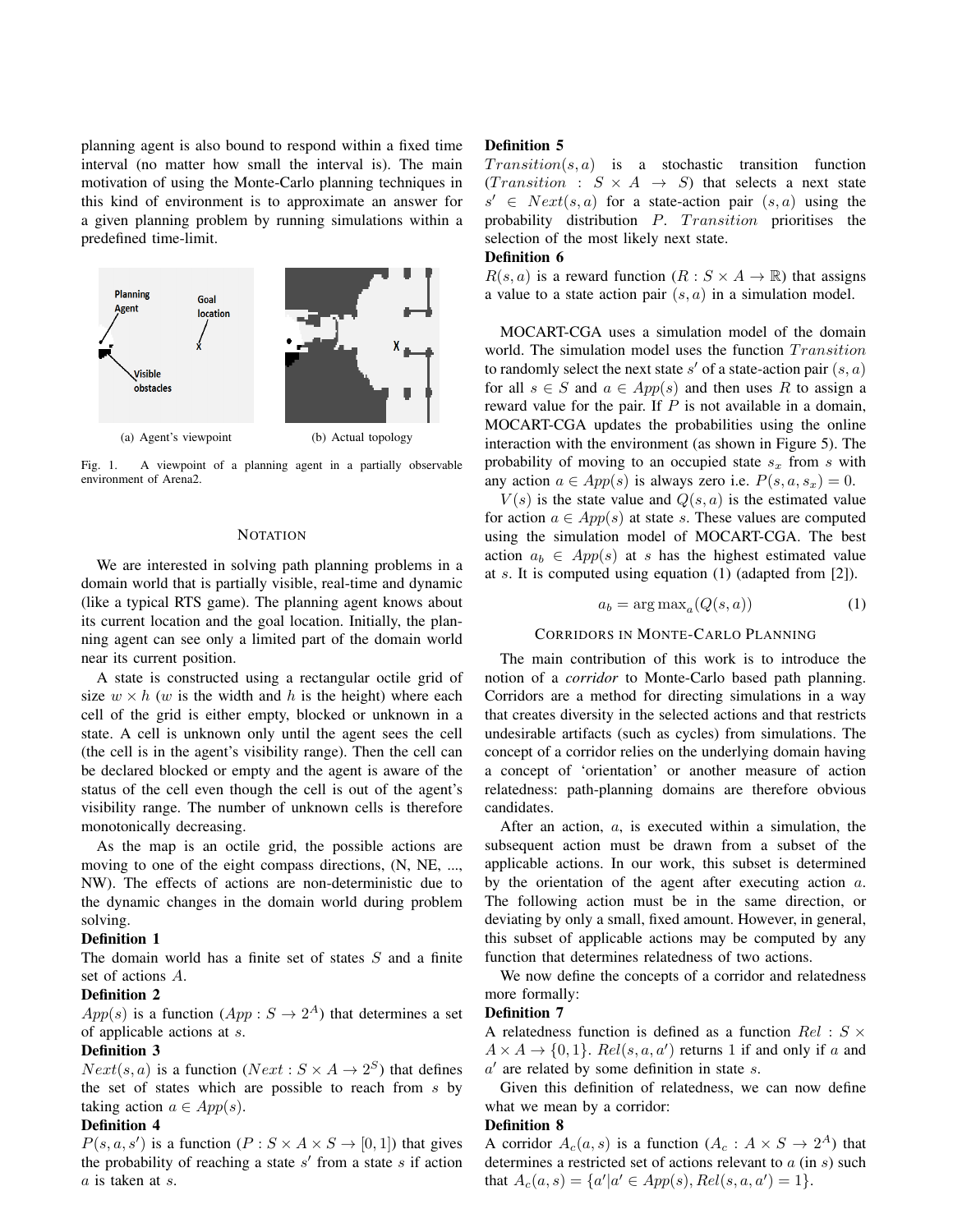The actions are grouped in the form of a corridor to restrict the possible action choices and therefore speed up exploration of new actions in simulations during online planning. In our work, we define relatedness as the closeness of two compass directions. Recall that all actions in our domain are selected from the eight compass directions. An action is related to the set of three actions that contain  $a$  and the actions to each side of a. For example, the related set of an action "NORTH" is the set {"NORTH-WEST", "NORTH", "NORTH-EAST"}. Note that in a different problem domain, a different relatedness function would be relevant. For example, in trajectory planning, speed limits and other factors would need to be taken into account.

#### *Corridors in MOCART-CGA*

One motivation for the use of corridors in planning is that each corridor creates a simulated path that continually extends from the current state, and this leads to a greater number of new actions being sampled. In Monte-Carlo simulations, the exploration of new actions is an important and essential part of the search because action values are estimated using locally sampled information. More diverse sampling leads to more information per simulation.

However, indiscriminate exploration of new actions leads to the sampling of many actions that are not useful to solve the current planning problem; this process is computationally expensive within the planning search process and more simulations are required to find useful information. It is therefore useful to restrict the choices of actions to explore promising areas of the search space. This is the key function of corridors. In MOCART-CGA, the exploration of new actions is limited to be within the corridor of the best action at any state seen during the look-ahead search. One sidebenefit of using this type of simulation is that simulations avoid looping behaviours. This is because each simulation follows a trajectory restricted by a corridor, which removes the option to return to the same state.

The exploration scheme in MOCART-CGA also gives importance to actions that are less explored by increasing their chance of selection. The corridors are kept overlapping i.e. two corridors (each one by a different action) can have one or more common actions, so the exploration of the new actions can move from one corridor to another in two consecutive simulations.

### MOCART-CGA

MOCART-CGA uses a Monte-Carlo strategy for selecting the best action in a current state s. For a limited number of times (limit) it performs a greedy look-ahead search from the current state  $s$  to a fixed depth  $(d)$ . The search is guided by using corridors restricting sets of applicable actions in order to keep a direction of movement to avoid inefficient zig-zag moves. For each state-action pair visited during the look-ahead search, MOCART-CGA computes reward values using  $R$  function (see Figure 4). If the depth  $d$  is reached then the state in this depth is evaluated using an admissible heuristic based on actual distance to the goal. The estimated

value of a state-action pair  $s \times a$ , i.e.  $Q(s, a)$ , is computed as a sum of all reward values of state-action pairs explored during the search including the reward for the state in the depth d.  $Q(s, a)$  stands for the expected long term reward of the action  $a$  sampled in the current state  $s$ . If the newly computed value of  $Q(s, a)$  is greater than the current value of  $Q(s, a)$  then the value is updated otherwise it remains unchanged. If  $Q(s, a)$  consecutively remains unchanged for  $n_{limit}$  times, then we say that an action  $\alpha$  is *converged* in a state s. Converged actions are no longer explored by MOCART-CGA which means that the estimated value for such state-action pairs cannot be modified at this stage. We say that a state s is *converged* if all the applicable actions in s  $(App(s))$  are converged. If s is converged, then MOCART-CGA selects the best action a at s (i.e., where  $Q(s, a)$  is the highest).

#### *Overview*

The look-ahead expansion of a current state in MOCART-CGA is based upon a Monte-Carlo tree search paradigm [24]. The number of expansions of the current state is limited by a predefined constant. MOCART-CGA selects an action in each state visited during the look-ahead search until the search reaches a predefined depth.

|           |                                                            |                                        |                                       |                      | G |
|-----------|------------------------------------------------------------|----------------------------------------|---------------------------------------|----------------------|---|
|           |                                                            |                                        |                                       |                      |   |
|           |                                                            |                                        |                                       | 7                    |   |
|           | $\overline{\mathsf{S}_1}$ d <sub>11</sub><br>$a_{12}$<br>ā | $\frac{d_{21}}{d_{22}}$<br>$\bar{s_2}$ | a31<br>53<br>$\frac{\lambda_{32}}{2}$ |                      |   |
| $s_0$ (3) |                                                            | $\overline{d_{23}}$                    |                                       | $\frac{1}{\sqrt{3}}$ |   |
|           |                                                            |                                        |                                       |                      |   |

Fig. 2. An example of an iteration of MOCART-CGA.

An example of an iteration of MOCART-CGA is shown in Figure 2 on a grid of size  $7 \times 7$  cells. A blank cell represents a walkable position and the black cells represent obstacles. The example shows a look-ahead search of depth four.  $s_o$  represents the initial state and  $G$  is the goal state of the planning problem. MOCART-CGA randomly chooses an action a in  $s_o$ . The result of applying a in s, a state  $s_1$ , is estimated using the transition function i.e.  $Transition(s_o, a)$ . A corridor of actions is created in  $s_1$  which includes the actions  $a_{11}$  and  $a_{12}$  such that  $a_{11}, a_{12} \in A_c(a, s_1)$ . MOCART-CGA randomly selects an action (say  $a_{12}$ ) from the corridor and moves to a state  $s_2$  by using  $Transition(s_1, a_{12})$ . MOCART-CGA randomly selects an action (say  $a_{22}$ ) in the state  $s_2$  from a corridor  $A_c(a_{12}, s_2) = \{a_{21}, a_{22}, a_{23}\}.$  The same process continues until the look-ahead search reaches a predefined depth (i.e. four) and the 'leaf' state  $s_4$  is evaluated using the reciprocal of the shortest distance estimate between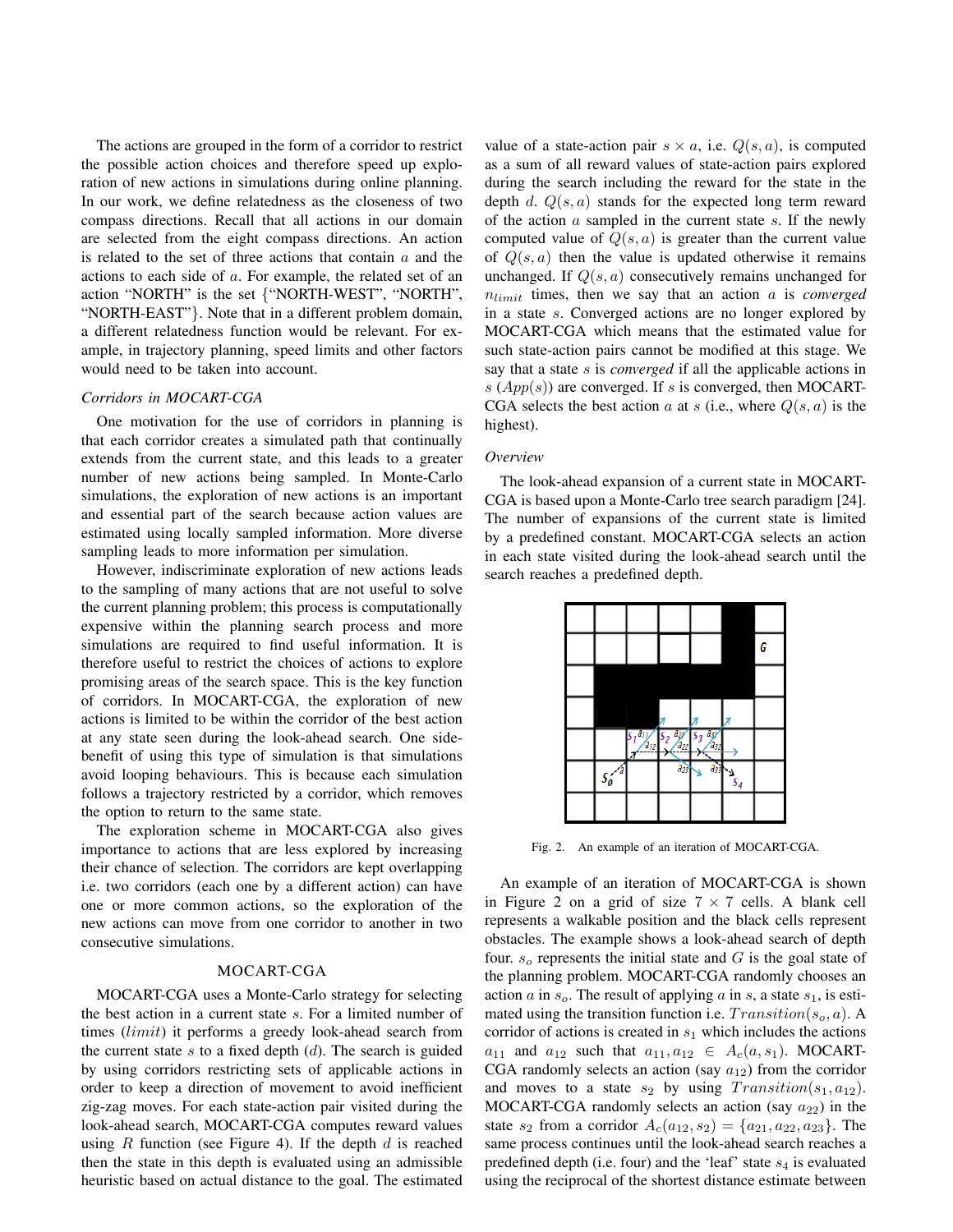$s_4$  and G. The cumulative reward is calculated as a sum of the rewards of all state-action pairs seen during the lookahead search and the evaluation of the 'leaf' state  $(s_4)$ . If the cumulative reward is greater than  $Q(s_o, a)$ , then  $Q(s_o, a)$  is updated otherwise it remains unchanged. If  $Q(s_o, a)$  remains unchanged for a given number of consecutive iterations then a is not selected in  $s_o$  in future expansions. If  $s_o$  is visited for the first time, then each applicable action in  $s<sub>o</sub>$  is explored at least once.

#### *Algorithmic Details*

The algorithm MOCART-CGA is depicted in Figure 3. If the current state  $s_c$  is converged then MOCART-CGA returns the best action applicable in  $s_c$ , i.e with the highest action value (Line 2). Otherwise MOCART-CGA performs a limit number of rollouts to estimate the action values in  $s_c$ . In each rollout, MOCART-CGA randomly chooses an action  $a \in App(s_c)$  which has not yet been sampled or which has been sampled the least number of times (Line 6). The next state  $s_n$  (a result of applying a in  $s_c$ ) is estimated by using the stochastic transition function  $Transition(s_c, a)$  (Line 7). The immediate reward  $R(s_c, a)$  of the state-action pair  $(s_c, a)$  is computed and stored in  $r_n$  (Line 8).  $s_n$  is expanded to a depth  $depth - 1$  in the following way. Choosing an action in  $s_n$  (Line 10) is done in a similar way as before (choosing  $a$  in  $s_c$ ). If the chosen action  $a'$  has already been sampled in  $s_n$  in the previous searches, then it randomly selects an action from the corridor of a (i.e.,  $A_c(s_n, a)$ ). Selection is done in the same way as before (e.g. Line 6). The immediate reward of the state-action pair  $(s_n, a)$  is computed and added to  $r_n$  (Line 13). The next state  $s_{next}$  is determined by again using the  $Transition$  function (Line 14) and then  $s_n := s_{next}$  (Line 15). The expansion phase lasts for  $depth - 1$  iterations (the FOR loop). At the depth  $depth$  the leaf node  $s_n$  is evaluated using the distance estimation to the goal  $dist(s_n, g)$ . The long term reward  $r_n$  is then increased by  $1/dist(s_n, g)$  (Line 17). If  $r_n$  is greater than  $Q(s_c, a)$ , then  $Q(s_c, a)$  is updated, i.e.,  $Q(s_c, a) = r_n$  (Lines 19-20). Then MOCART-CGA performs another rollout until the number of performed rollouts reaches  $limit(s_c)$  is the start node for each rollout). At the end, MOCART-CGA selects the best action in  $s_c$  (Line 23) and returns it for execution by the planner (Line 24).

The  $R$  function (Figure 4, adapted from [10]) computes the immediate reward of a state-action pair. At first, R estimates the result of applying an action  $a$  in a state  $s_n$ by using the stochastic function  $Transformation(s_n, a)$  (Line 1)  $(s_{next} = Transition(s_n, a))$ . The immediate reward is computed as a fraction where the numerator consists of a number of states possibly reachable from  $s_n$  by applying a  $(P(s_n, a, s_t) > 0)$  and the denominator is computed as a product of a scaling factor  $W_d$  and an estimated distance from  $s_n$  to the goal  $dist(s_n, g)$ . The scaling factor  $W_d$ normalizes the relationship between collision-free and 'real' paths to the goal.

**Function**  $MOCART - CGA(s_c, g)$ **Read access** depth,  $limit, n_{limit}$ ; 1. IF  $s_c$  is converged

```
2. a := \arg \max_{a \in \text{App}(s_c)} Q(s_c, a);<br>3. RETURN a;
       RETURN a;
4. ELSE
5. REPEAT
6. a := RandomChoice({a \mid a \in App(s_c)},\forall a' \in App(s_c) : n(s_c, a) \leq n(s_c, a')\};7. s_n := Transition(s_c, a);8. r_n := R(s_c, a);9. FOR: i = 1 to depth - 110.
             \prime := RandomChoice({a \mid a \in App(s_n)},\forall a' \in App(s_n) : n(s_n, a) \leq n(s_n, a')\};11. IF n(s_n, a') > 0 THEN
12.
             \prime := RandomChoice({a_c | a_c \in A_c(a, s_n)}),\forall a'_c \in A_c(a, s_n) : n(s_n, a_c) \leq n(s_n, a'_c) \};13. r_n := r_n + R(s_n, a');14. s_{next} := Transition(s_n, a');15. s_n := s_{next};16. END FOR
17. r_n := r_n + 1/dist(s_n, g);
18. n(s_c, a) := n(s_c, a) + 1;19. IF Q(s_c, a) < r_n THEN
20. Q(s_c, a) := r_n;21. limit --;22. UNTIL (limit > 0);23. a := \arg \max_{a \in \text{App}(s_c)} Q(s_c, a);24. RETURN a
```

```
End MOCART - CGA
```
#### Fig. 3. MOCART-CGA abstract algorithm

**Function**  $R(s_n, a)$ 

```
1. s_{next} := Transition(s_n, a);2. rw := \frac{\|\{s_t: P(s_n, a, s_t) > 0 \forall s_t \in Next(s_n, a)\}\|}{W \cdot \star dist(s_n, a)}\frac{\langle a,s_t\rangle > 0 \text{ } \forall s_t \in N \, ext(s_n,a) \} }{W_d * dist(s_{next},g)}3. RETURN rw
End R
```


#### PATH PLANNER

MOCART-CGA is embedded in a real-time planner. The real-time planner interleaves planning and plan execution. At the beginning, the planning agent is placed in the given initial state. In each planning episode, MOCART-CGA looks for the best action applicable in the current state of the planning agent which is then executed (applied). After execution, the planning agent moves to a new state. At the new state, MOCART-CGA returns the best action which is executed and the agent moves to another state. This process continues until the planning agent reaches the goal state. A high level design of the planner is given in Figure 5.

The detailed description of the algorithm follows. At the beginning (Line 1) the planner initializes parameters (e.g.  $limit, depth)$  and puts the initial state to s. After that the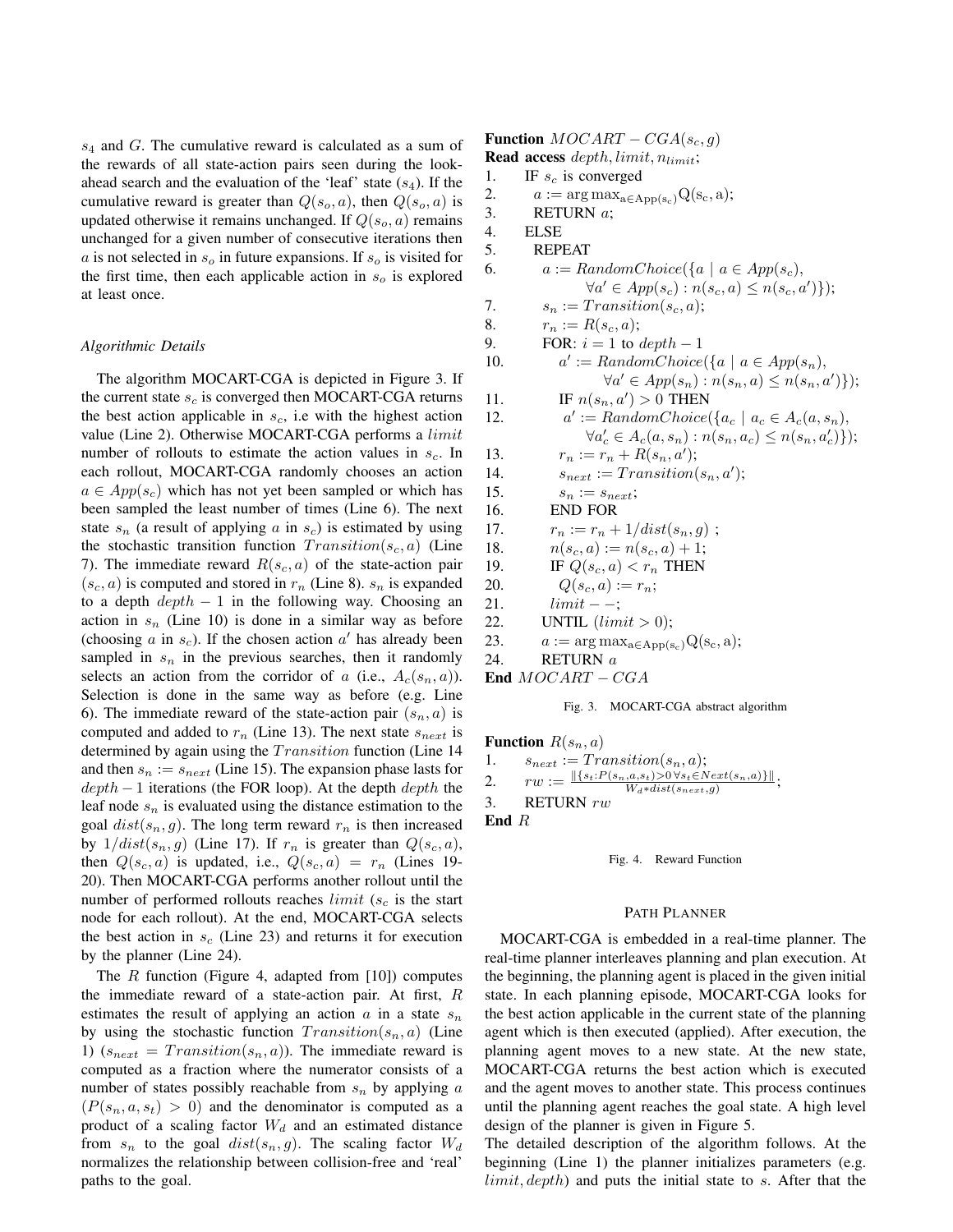| <b>Procedure</b> Planner                                     |                                            |
|--------------------------------------------------------------|--------------------------------------------|
| <b>Read</b> $(s_o, g)$ ;                                     |                                            |
| initialize parameters and $s := s_o$ ;<br>1.                 |                                            |
| <b>REPEAT</b><br>2.                                          |                                            |
| $a := MOCART - CGA(s, q);$<br>3.                             |                                            |
| $s' := Execute(a, s);$<br>$\overline{4}$ .                   |                                            |
| 5.<br>$n_e(s,a) = n_e(s,a) + 1;$                             |                                            |
| $n_e(s, a, s') = n_e(s, a, s') + 1;$<br>6.                   |                                            |
| $P(s, a, s') = n_e(s, a, s') / n_e(s, a);$<br>7 <sup>1</sup> |                                            |
| 8.                                                           | IF $n_e > a_{limit}$ THEN $Q(s, a) := 0$ ; |
| $s := s'$<br>9.                                              |                                            |
| 10.<br>UNTIL $s.pos = q$ ;                                   |                                            |
| <b>End</b> Planner                                           |                                            |

Fig. 5. A high level design of the MOCART-CGA planner

planner iteratively performs the following until the planning agent reaches the goal state  $q$ .

The planner calls MOCART-CGA (Line 3) for the state s to select an action  $a \in App(s)$  to move the planning agent towards  $q$ . The action  $a$  is executed in  $s$  and the agent moves to a new state  $s'$  (Line 4). After that, we update the counters determining how many times a was executed in s and how many times it results in  $s'$  (Lines 5-6). The counters are used for computing the probability of reaching  $s'$  by executing  $a$ in s (Line 7). If the number of executions of  $\alpha$  in s reaches a pre-defined limit  $a_{limit}$ , then  $Q(s, a)$  is set to zero to prevent further execution of  $a$  in  $s$  (Line 8). The reason for such a limitation is to enable the agent to escape a cycle in which it might be trapped (i.e., if executing a sequence of actions in some state  $s$  results in reaching the same state  $s$ ).

#### EMPIRICAL ANALYSIS

MOCART-CGA is empirically evaluated using four benchmark maps from a commercial game called Dragon Age: Origins  $1$ . The details of these benchmarks are given in Table I. In the dynamic world of these benchmarks, dynamic obstacles appear on the empty spaces of the map randomly, simulating other moving agents, for example. The immediate visible range is restricted to ten cells. The immediate visibility represents the line of sight of a moving character. The closest rival techniques for comparison with MOCART-CGA are MCRT, LSS-LRTA and RTD, and we provide comparisons with these techniques. The maximum look-ahead depth is kept at 15 for all planners. We empirically optimize the parameters for each of the planners, ensuring that each planner runs in the best configuration. The dynamics of the environment used for benchmarking are specified as follows. Each time the agent executes an action and moves to some other state, 10% of the cells randomly change their status from blocked to empty or vice versa. The experiments are performed on a machine with Intel(R) Core (TM) 2 Quad processors each of speed 2.6 GHz and 8 GB RAM. The experiments are run in Windows 7 Professional edition.

#### *Performance Metrics*

The performance of a planner is measured using two parameters: sub-optimality of the solution and time per

| Map                | Size              | No of             |  |
|--------------------|-------------------|-------------------|--|
|                    |                   | Planning problems |  |
| Arena <sub>2</sub> | $281 \times 209$  | 300               |  |
| Orz103d            | $463 \times 4456$ | 300               |  |
| Orz702d            | $718 \times 939$  | 450               |  |
| Orz900d            | $1491 \times 656$ | 300               |  |

TABLE I THE SELECTED BENCHMARK MAPS.

search. Time per search means the time taken by an algorithm to select one action in one planning episode. Time per search is represented by  $Ts$  in rest of the paper.

Sub-optimality is measured using a ratio of  $l_p$  to  $l_o$  (i.e.  $l_{p}$  $\frac{d_p}{d_o}$ ) where  $l_p$  is the length of the solution by the planner and  $l_{o}$  is the length of the optimal path given in the benchmark. Sub-optimality is represented by  $Sub$ . Time per search is the key performance indicator as it is important for a real-time system to respond within a pre-defined time-limit. Smaller values of these parameters represent better performance of the planner.

The performance of MOCART-CGA is compared against MCRT, LSS-LRTA and RTD for these metrics.

#### *Dynamic Environments*

The average sub-optimality of the planners is shown in Figure 6. Average sub-optimality is calculated using the mean of ten runs. The results show that MOCART-CGA performs significantly better than MCRT planner with respect to sub-optimality. MCRT has higher sub-optimality in Arena2 than in other benchmarks. The poor performance of MCRT planner in the dynamic benchmarks is mainly due to the unfocussed rollouts. MOCART-CGA (due to the focussed rollouts) produces solution quality comparable to the stateof-the-art real-time path planners i.e. LSS-LRTA and RTD.



Fig. 6. Average sub-optimality (with Standard Error) of the planners on four benchmarks.

A comparison of the planners, with respect to time per search  $(Ts)$ , is shown in Figure 7. The MOCART-CGA planner performs significantly better than its rivals with respect to time per search. RTD is the most expensive in terms of time per search which is due to the global backward search. RTD requires higher time per search than the other planners in all domains but produces solutions of the highest quality in the Arena2 benchmark instance (although not on other maps).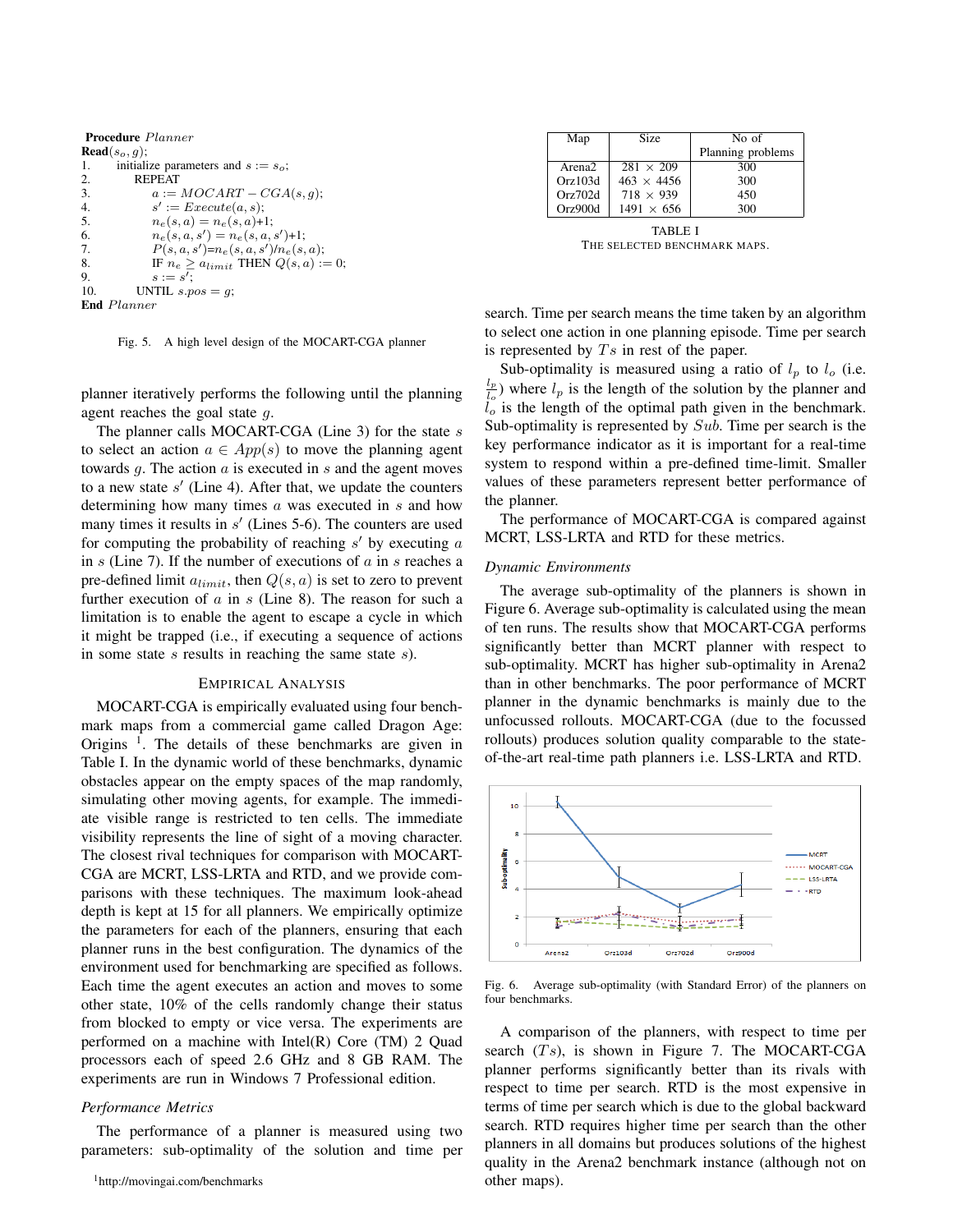

Fig. 7. Average Time per search (with standard error) of the planners on four benchmarks.

Sampling in the MCRT algorithm is more expensive than in MOCART-CGA. The difference highlights the importance of the use of corridors in action sampling to reduce the searching efforts in a planning episode in a Monte-Carlo planning technique. RTD is a promising approach that can solve path planning problems in a dynamic environment. This path planning algorithm can update (increase or decrease) the heuristic value of a cell if the grid cell is passable while LSS-LRTA cannot decrease the heuristic value of a cell if the cell is blocked due to a dynamic change. The Monte-Carlo planners decrease an action's value (e.g. MOCART-CGA does this in line 13 of Figure 3) if it leads to a blocked location and re-estimate the action value if that location is again passable due to a dynamic change.

#### *Static Environments*

We now compare performance on the same benchmark maps with no dynamic obstacles. Primarily, we include these results for completeness and to enable the reader to understand how MOCART-CGA performs in this domain. Our primary interest, as stated, is in the dynamic environments exemplified in RTS games.

The sub-optimality of the planners in the static environments of the benchmark maps is shown in Figure 8. Every planner solves all of the instances from the Orz702d map but for the other maps (i.e. Arena2, Orz103d and Orz900d) the planners could not solve all of the instances within the global time limit. For example, in the static world of Arena2, only RTD planner solves all 300 problems. And in Orz900d, not a single planner could solve all planning problems. For a fair comparison, we use the instances that all planners solve. In Arena2, there are 265 problems that are solved by all planners within the time limit. In the Orz103d and Orz900d maps, the number of problems commonly solved are 295 and 286 respectively.

The results show that LSS-LRTA performs better than all the other planners in the static benchmarks. MOCART-CGA remains better than MCRT. MOCART-CGA performs more poorly than RTD and LSS-LRTA in the Arena2 and Orz103d maps. In comparison to the dynamic benchmarks, the quality of the MOCART-CGA results degrades significantly.



Fig. 8. Sub-optimality of the planners in the static and partially observable world of the benchmarks.



Fig. 9. A problem on the Arena2 map with a local maximum

#### *Discussion of Results*

MOCART-CGA outperforms its competitors in terms of time per search in all benchmark domains and in both dynamic and static partially observable environments. This is because MOCART-CGA has more focussed rollouts due to the use of corridors. Time per search is the key performance indicator as it is important for a real-time system such as an RTS game to select the next action within a very short time.

In terms of MOCART-CGA's average solution quality, it is much better than MCRT and comparable with LSS-LRTA and RTD. However, in some benchmarks, the quality of the plans produced by MOCART-CGA is lower than that of the other planners. The cause of this reduced quality is the slow recovery by MOCART-CGA from local maxima. Figure 9 shows a pathological problem where MOCART-CGA performs worse than RTD. The focussed rollouts of MOCART-CGA guide the planner towards the local maxima at the start of planning. To escape this local maxima, MOCART-CGA travels to every state within the local maxima at least once. Because MOCART-CGA planner imposes a bound on the number of times an action is selected to execute at a state, it does escape eventually. The searching effort required by MOCART-CGA to escape local maxima is proportional to the size of the local maxima. In the results for the static Orz103d map, the higher sub-optimality is evidence of this behaviour. The use of corridors does enable MOCART-CGA to learn more quickly than MCRT to escape from local maxima, but this is an area for future work.